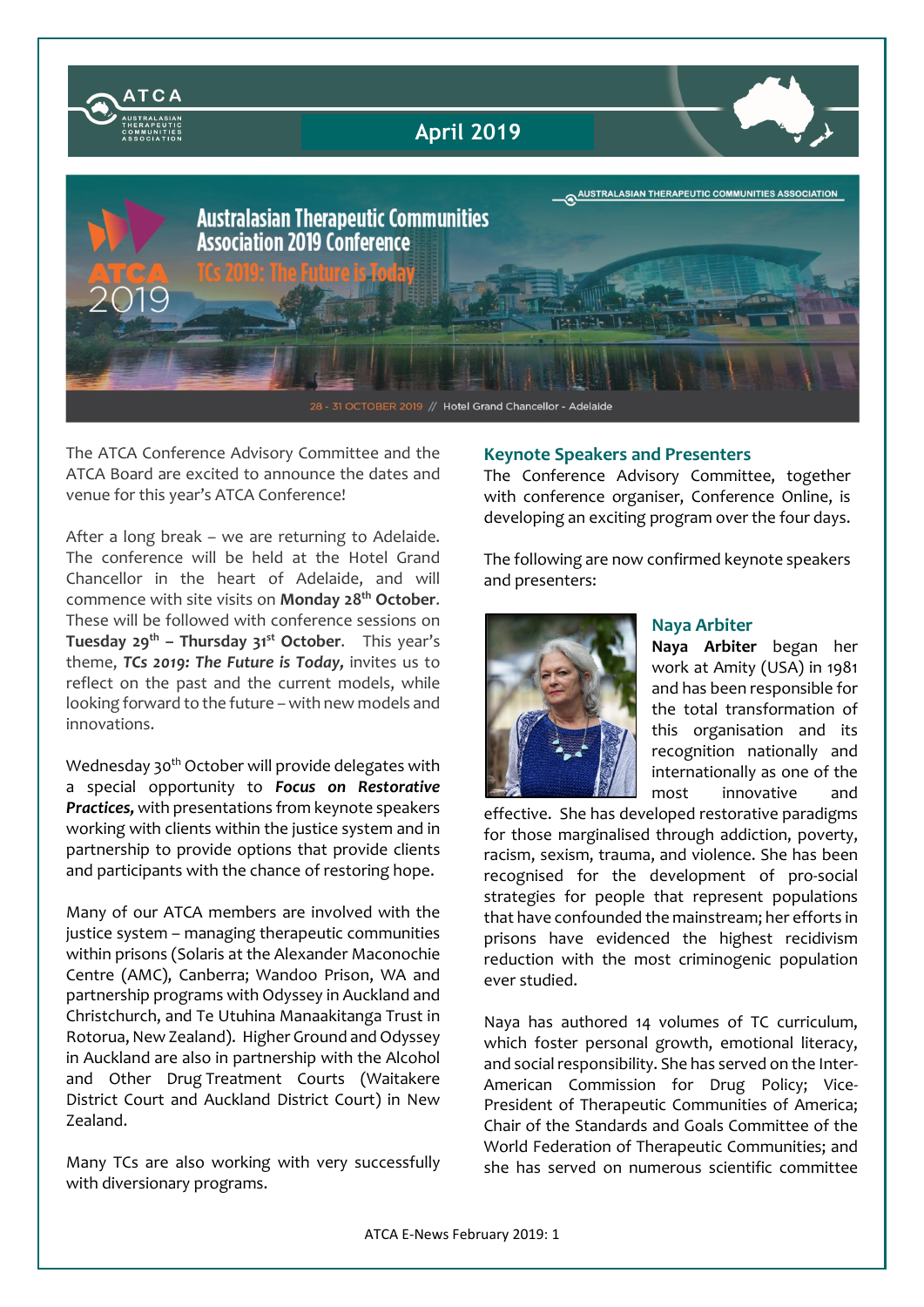advisory boards including that of the National Treatment Improvement Evaluation Study (NTIES). Naya was also chosen as one of the conferees for the White House Conference for a Drug Free America by President Regan. In 2013 Naya was the second American and the first woman to receive the prestigious Acknowledgment Award of the European Federation of Therapeutic Communities, given to those recognised to have made the greatest contribution to the ongoing development of the therapeutic community methodology. Naya is currently the Vice-President of Services for Amity Foundation.

A native New Yorker, Naya Arbiter spent her adolescence between New York, Bolivia, and Mexico. She moved to the American Southwest and became involved in using and smuggling drugs over the Mexican/ Arizona border. Arrested in Mexico and incarcerated, but released before her 18<sup>th</sup> birthday, she was given a well-constructed chance by a courageous probation officer, who arranged for her to go to the first American TC (Synanon). Her life's work has been to construct chances for those in seemingly impossible situations. She lives in Arizona with her husband of 41 years, three cats, three dogs, three parrots, and hope.



### Rod Mullen

Rod Mullen began his work in therapeutic communities in 1967, when he was a nonresident member of Synanon, shortly after graduating from the University of California, Berkeley. At Berkeley, he

was involved in civil rights and anti-war activities and was arrested in the Free Speech Movement.

In 1968 he moved into Synanon, serving over the next twelve years in a variety of positions—Director of several of Synanon's facilities in California, as well as its in-house school. He joined his wife, Naya Arbiter, at Amity in 1982, and together they built what had been a small, troubled non-profit organisation into one respected both nationally and internationally.

Rod served as Chief Executive Officer for thirty-four years and is currently serving as Amity's President. He is focused on leadership development, training, and modelling a large teaching and therapeutic community in which all employees are deeply committed and involved in the community, no matter what their jobs. He currently resides in Tucson, Arizona.



## Professor Rick Sarre

Rick Sarre is Professor and Dean of Law in the School of Law, University of South Australia, having taught law and criminology in four countries for over thirty years. He has degrees in law

and criminology from Adelaide, Toronto, and Canberra, and an honorary doctorate from Umeå University, Sweden. He is a Fellow of the Australian and New Zealand Society of Criminology, and sits on the management committee of Restorative Practices International (South Australia).



### Rāwiri Pene

Matua Rāwiri Pene, (Ngā Puhi, Tainui) is the AODT Courts' Pou Oranga (the Courts' tikanga cultural adviser and recovery role model – an innovation of the AODT Courts in Aotearoa). Rā brings his

extensive lived experience of recovery with his knowledge of Te Reo Māori me ona Tikanga to the role. He has worked in the addiction field as a clinical and cultural facilitator, practitioner and adviser for many years. Currently Rā also works for Higher Ground/Papa Taumata in Te Atatu, Auckland.



### Leigh Garrett

Leigh Garrett is the Chief Executive Officer of OARS Community Transitions and the Centre for Restorative Justice. Leigh commenced work with OARS SA in January 1994. OARS is well known for its work in providing

homelessness support, advocacy, counselling, and drug and alcohol treatment for offenders, those at risk of offending, and their families. In 2010 the new business name OARS Community Transitions was created, reflecting the importance of transition points in people's lives and the risks associated with this.

In 1997 Leigh established the Centre for Restorative Justice in SA. The Centre works in courts, schools and businesses to assist in repairing the harm associated with crime and poor behaviour and bullying in schools and workplaces. Leigh also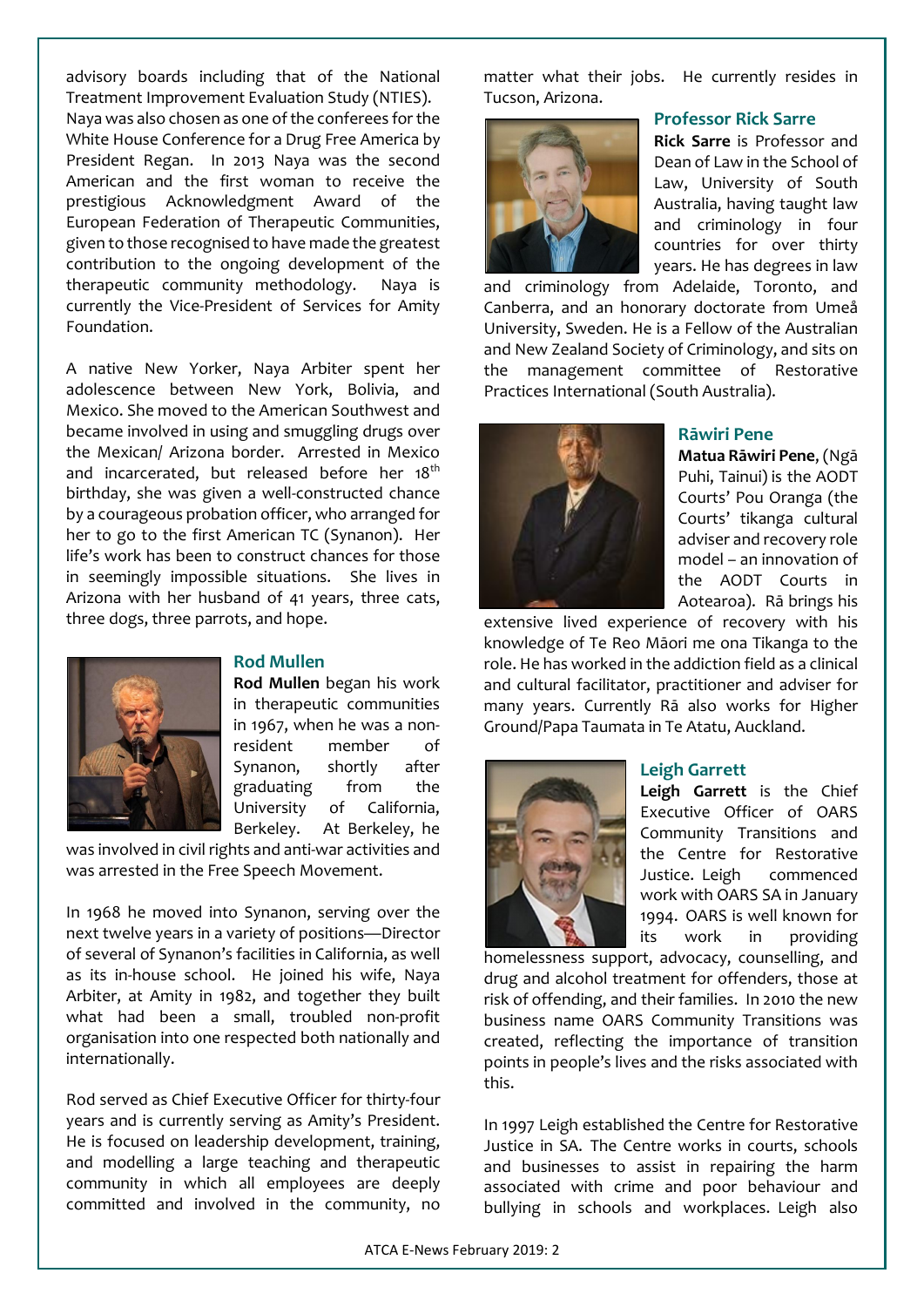served as Deputy Chair of the Ministerial Housing Advisory Committee to the South Australian Government.



#### Gino Vumbaca

Gino Vumbaca is the President and Co-Founder of Harm Reduction Australia. He has extensive experience in the HIV/ AIDS and drug and alcohol fields both in Australia and internationally. He is a Churchill Fellow, has completed a Social Work degree and a Master of Business Administration at the University of Sydney and is a qualified Company Director.

Gino is the former Executive Director of the Australian National Council

on Drugs – a position he held for over 15 years – and which provided advice directly to the offices of the previous 4 Australian Prime Ministers, as well as numerous Ministers and senior officials.

Previously Gino worked as the Manager of HIV/AIDS and related services with the NSW Department of Corrective Services, in a variety of drug and alcohol centres as a counsellor and was responsible for coordinating the establishment of the NSW network of needle and syringe exchange programs for the NSW Health Department. He also was involved in the establishment of Australia's first needle and syringe program.

Gino also continues to provide advice on prisons, HIV and drug issues for international organisations such as the United Nations & World Health Organisation. He is also a Director of Justice Reinvestment NSW and President of the largest non-government drug and alcohol organisation in Macau SAR – ARTM.

We have also invited presenters from:

- The Family Drug Treatment Court, Victoria
- The Aboriginal and Torres Strait Islander Legal Service (ATSILS)
- Drug Court NSW
- Nunga Court SA

More details to follow as we confirm further speakers!

#### Program Outline

This year's conference program is a departure from the usual – and promises to be stimulating, inspiring and educational. It includes visits to all of our SA member services – including a day trip to Port Augusta to visit ADAC's *Footsteps – Road to Recovery*  program.

## Monday 28 October

Site visits to ATCA member services

(delegates choose 1 of 3 tours):

- 1. The Woolshed and Teen Challenge;
- 2. Uniting Communities and ADAC; and
- 3. Footsteps Road to Recovery (Port Augusta)

#### Tuesday 29 October

- Conference sessions begin
- Chair's reception

Wednesday 30 October

 *A Focus on Restorative Practices –* This day will focus on the ways in which we work with clients within the criminal justice system – TCs in prison, Drug Courts in Australia and New Zealand, Circle Sentencing and diversionary programs – both in sentencing and post release.

ATCA Awards Dinner

- Thursday 31 October
- Conference sessions continue
- Closing ceremony
- Friday 1 November
- Skills-based workshops

The conference website, which will include registration, will go live in the coming weeks. In the meantime, please start your planning process – this will be a fantastic professional development and networking event – we look forward to welcoming you to Adelaide!

The Call for Abstracts is now out with a submission date of Monday  $26<sup>th</sup>$  August 2019. This year we will be breaking away from some of the usual presentations – with more audience participation – even at times jumping in with the presenters to provide input to the discussion.

The Call for Abstracts follows - or you can submit directly on line at –

https://www.conferenceonline.com/abstract/alogin /?clear=1&warehouse\_id=1485

Start planning now to meet in Adelaide on 28 October 2019!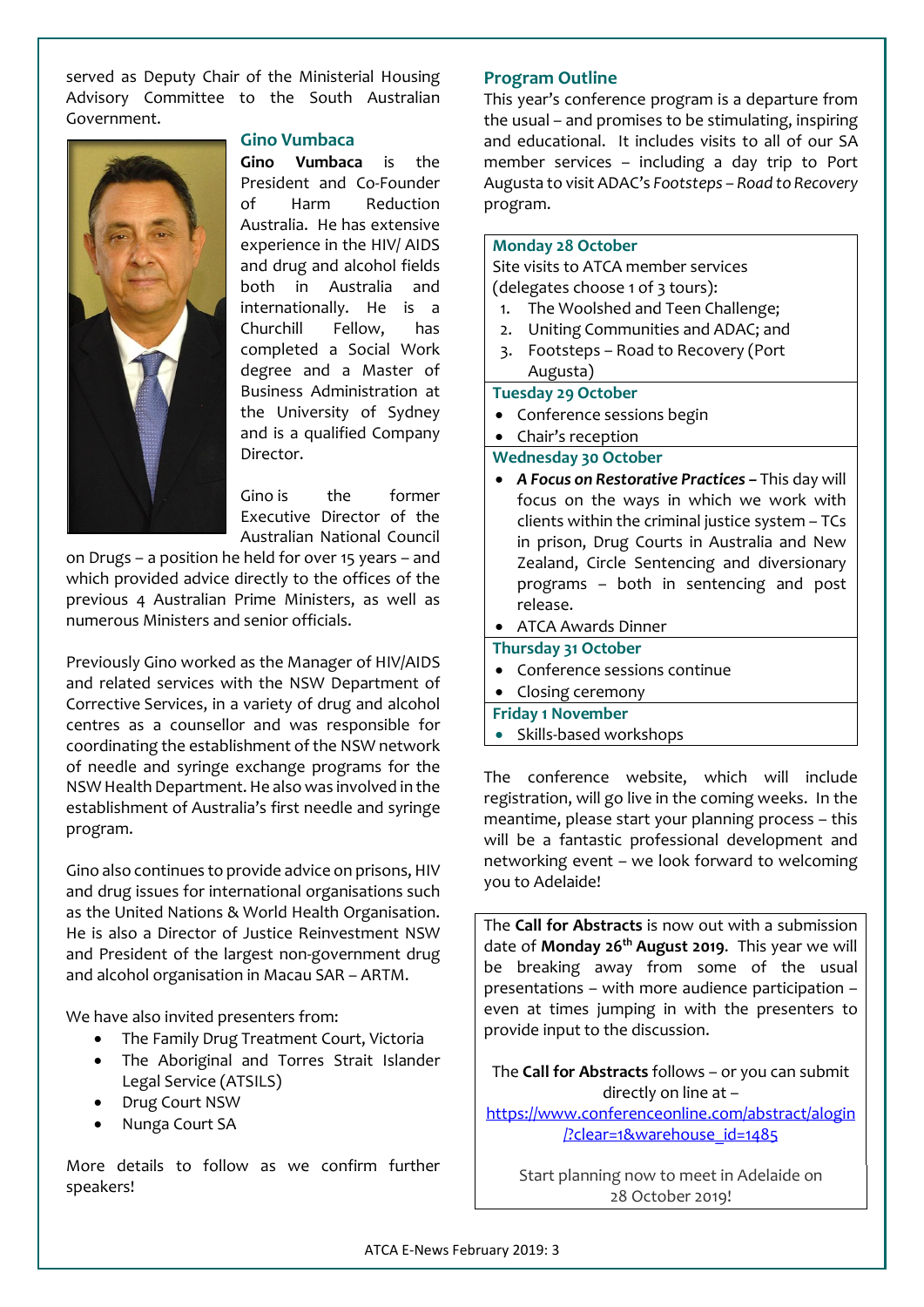

# Call for Abstracts!

The 2019 Conference Advisory Committee invites the submission of abstracts for Oral Presentations, Posters, Seminars, Yarning Circles and Table Top Presentations for this year's conference: *ATCA 2019: The Future is Today*

# The closing date for all submissions is Monday 26<sup>th</sup> August 2019.

ATCA recognises that not all innovation comes from research but from the need to tackle a persistent problem, using creativity, imagination and ingenuity. If you have a story, message, innovation or anecdote to share, then we strongly encourage and invite you to share your work and ideas with us.

# Conference Themes include:

- Treatment practice: Partnerships for new ideas and new initiatives
- Cultural partnerships: working with Aboriginal and Torres Strait Islander, Mãori and Pasifika peoples
- Family and Child Aware Practice: Whilst the AOD sector is well aware of the impact of cooccurring issues on clients – these have traditionally been perceived through interventions focussed on the individual. Presentations will highlight the importance of relationships between client and family members to treatment outcomes, and the health and wellbeing of the family, and particularly children
- Continuing care: Re-thinking community partnerships beyond the walls of residential treatment
- The Justice System: Working collaboratively with our partners in the justice system, with a special focus on Restorative Practices, Drug Court and TCs in Prisons
- Stigma and Discrimination: Stigma and discrimination can change the way people think of themselves. Presentations will focus on creative, innovative and successful ways you have worked to address these issues for people in your services – including those with disabilities

All submissions will undergo blind review by reviewers appointed by the Conference Advisory Committee.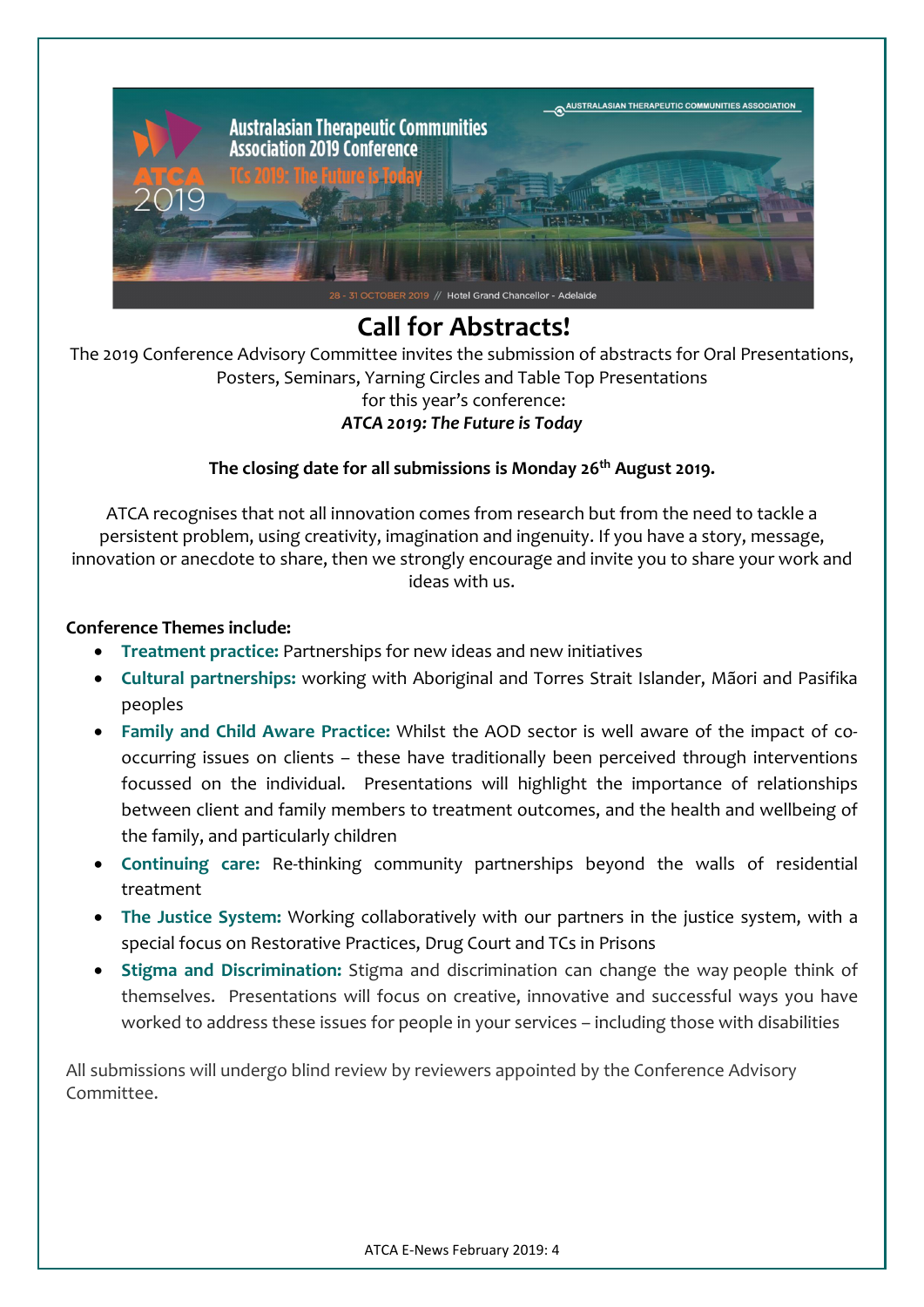Applications will be assessed on the following criteria:

- The relevance of the abstract to the themes
- The validity of the evidence on which the presentation is based
- The implications for practitioners implementing the findings
- The relevance of innovative programs to other practitioners in the field.

Presenters are required to register for the Australasian Therapeutic Communities Conference.

## Presentation Types:

Oral Presentation: These will take place in chaired sessions and are 15 minutes in length plus 5 minutes question time.

Poster display: poster presentations are visual displays used to communicate a message i.e. research findings, program highlights, etc. Poster presenters will be provided with maximum coverage through dedicated poster sessions during which time presenters are required to stand by their posters. This provides an intimate forum for the exchange of information by allowing more personal discussion between presenter and audience. Posters may be in a traditional format, or as a sort powerpoint presentation on a continuous loop on the presenter's own laptop.

Seminar: Several presenters are encouraged to submit a group of abstracts on a specific topic and share a 90-minute presentation time as they explore the topic in depth. These sessions will be led by a facilitator.

Yarning Circle: The Circle will be permanently accessible as a Cultural Space as well as having times for organised sessions during the conference gathering. These sessions will be led by a main presenter, or group of presenters, and be approximately one hour in duration with the opportunity for multiple speakers on given themes.

Yarning is an informal conversation that is culturally friendly and recognised by Aboriginal people as meaning to talk about something, someone or provide and receive information (Dawn Bessarab, 2012). In our conference context, it is a place where all people can have a casual or deep conversation about something or anything. The truth is always spoken in a yarning circle. Yarning circles are designed so that everyone has an opportunity to contribute in a safe and respectful setting. Our yarning circle will have a few main speakers to lead discussion however, all attendees are encouraged to participate in the conversation if they feel comfortable.

Table Top Presentations: Participants wishing to submit an abstract for a table top presentation should read the information below regarding table tops as many people may not be familiar with this newer style of presenting which encourages and promotes greater networking opportunities (see over page).

# CLOSING DATE FOR THE SUBMISSION OF ABSTRACTS IS Monday 26<sup>th</sup> August 2019, using the attached Abstract form.

# Confirmation of submission:

Immediately following successful submission, confirmation will be sent via email.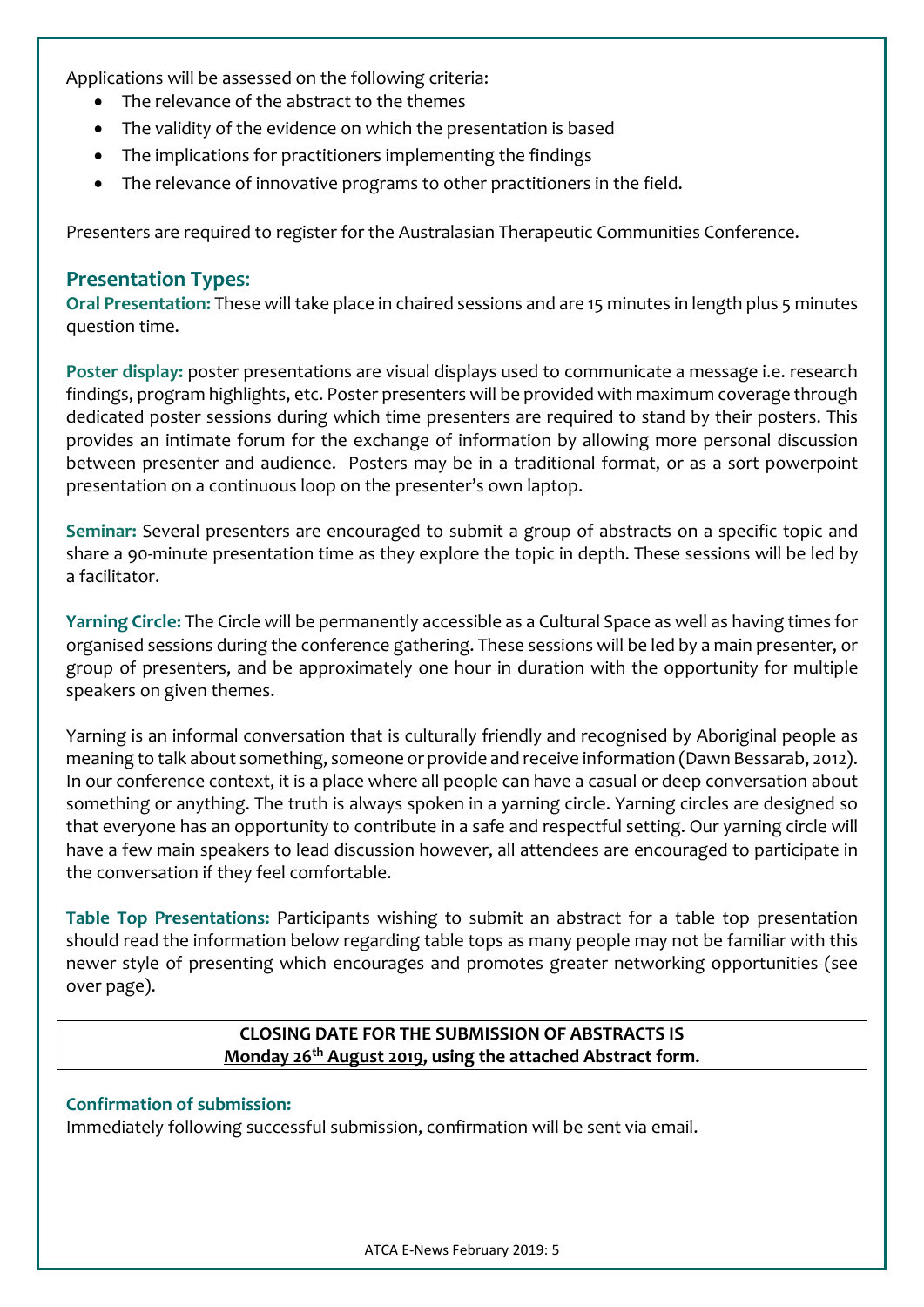## Abstract review notification:

Abstract review notification, program scheduling and allocated presentation format will be communicated to the corresponding authors email address by Monday 30<sup>th</sup> September 2019.

Please note: the nominated lead author will be the person with whom we communicate the outcome, and they should in turn distribute information to any/all co-presenters.

## Information about Table Top Presentations

## Description

Table tops act as a pathway for networking and sharing of information directly with delegates in an interactive setting. Table Tops involve multiple presenters, with each presenter at a round table of upto 9 participants.

Presentations will be a total of 10 minutes' duration, with five minutes to present, and five minutes for extension, adaptation or discussion of the presentation.

## How it works

The room will hold up to 10 tables each with a table number allocated. Each table will have seats for up to 9 delegates and 1 speaker. Each speaker will sit at a seat marked with a 'reserved for table top speaker' sign. There will be a maximum of 10 presenters in each session.

The initial table you sit at is based on the number allocated by your name in the Conference Program. Each presentation has been allocated 10 minutes. It is up to you how you wish to divide your 10 minutes between presenting and discussion time. Once your 10 minutes is up, music will start playing and you will need to move to the next table number then repeat your presentation.

If you are located on Table 10, you move to Table 1 and continue. Presenters will present approximately 6 to 7 times during a session. Only 1 speaker is able to present a table top. Dual presenters are not permitted.

## What to Bring

What you bring with you needs to be easily moved from table to table in a short amount of time. We encourage all presenters to provide visual aids such as folders, promotional material, handouts etc.

If you are using an electronic device, it will need to be cable free and have full charge. Power points will not be available to charge devices before, during or after the session. No cabling can be used during the session for the safety of presenters and delegates.

It is recommended that business cards are readily made available by speakers for delegates. Remember that your presentation should be short, engaging and interactive.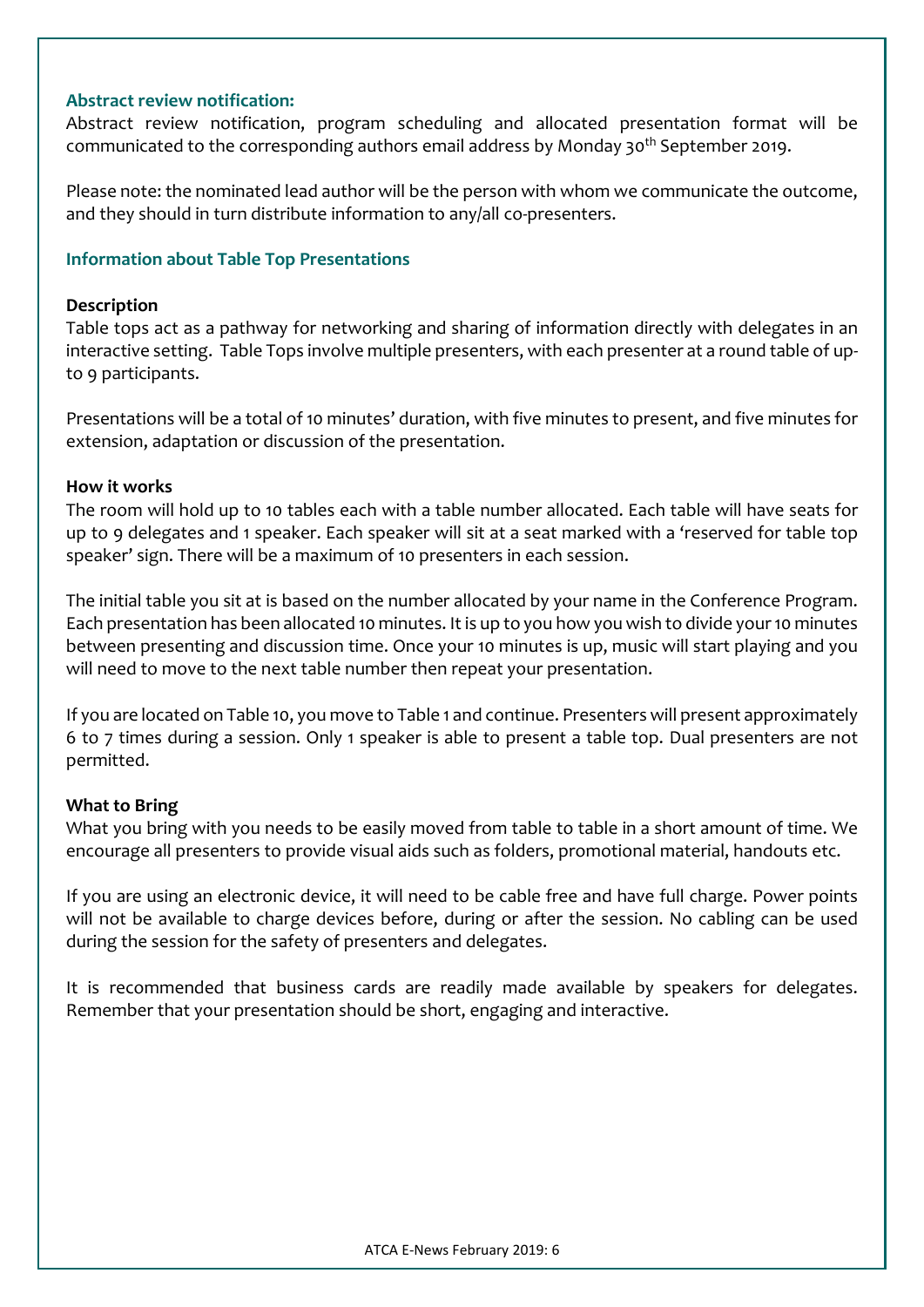

Please return to craig@conferenceonline.com.au Please print or type all information. You can also submit directly on line at: https://www.conferenceonline.com/abstract/alogin/?clear=1&warehouse\_id=1485

> Submissions must be received by Monday 26<sup>th</sup> August 2019.

# TITLE OF PRESENTATION

| PRESENTATION TYPE        |                                                          |                                  |  |
|--------------------------|----------------------------------------------------------|----------------------------------|--|
| <b>Oral Presentation</b> | Poster $\Box$<br>$\Box$<br><b>Table Top Presentation</b> | Seminar<br><b>Yarning Circle</b> |  |
| <b>CONFERENCE THEME</b>  |                                                          |                                  |  |
|                          |                                                          |                                  |  |

# AUTHORS and PRESENTERS

| Name        |                                       | Organisation |  |
|-------------|---------------------------------------|--------------|--|
|             |                                       |              |  |
| ົາ          |                                       |              |  |
|             |                                       |              |  |
|             |                                       |              |  |
|             | <b>Contact details of Lead Author</b> |              |  |
| <b>Name</b> |                                       | <b>Email</b> |  |
|             |                                       |              |  |